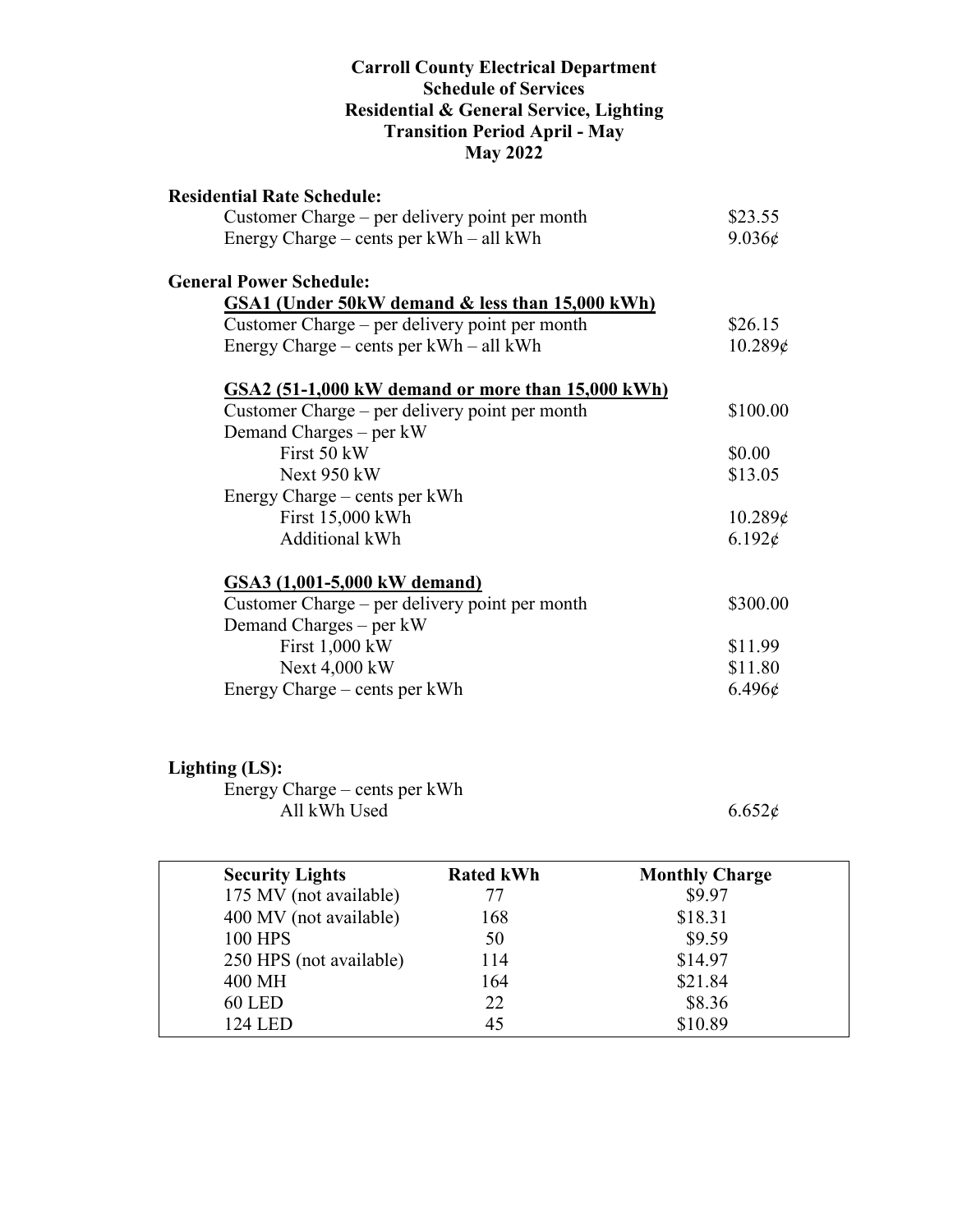#### **Carroll County Electrical Department Schedule of Services Manufacturing Service Rate Transition Period April – May May 2022**

### **General Service Time-of-Use Rates**

| GSB (5,001-15,000 kW demand)                   |                 |
|------------------------------------------------|-----------------|
| Customer Charge – per delivery point per month | \$1,500.00      |
| <b>Administrative Charge</b>                   | \$350.00        |
| Demand Charges - per kW                        |                 |
| OnPeak KW                                      | \$9.90          |
| Maximum KW                                     | \$5.21          |
| <b>Excess over Contract KW</b>                 | \$9.90          |
| Energy Charge – cents per kWh                  |                 |
| OnPeak kWh                                     | $6.300\epsilon$ |
| OffPeak kWh - First 200 Hours                  | 6.300¢          |
| OffPeak kWh - Next 200 Hours                   | $2.874\phi$     |
| OffPeak kWh - Additional Hours                 | 2.533¢          |
| <u>GSC (15,001-25,000 kW demand)</u>           |                 |
| Customer Charge – per delivery point per month | \$1,500.00      |
| Administrative Charge                          | \$350.00        |
| Demand Charges – per kW                        |                 |
| OnPeak KW                                      | \$9.90          |
| Maximum KW                                     | \$4.70          |
| <b>Excess over Contract KW</b>                 | \$9.90          |
| Energy Charge – cents per kWh                  |                 |
| OnPeak kWh                                     | $6.300\epsilon$ |
| OffPeak kWh - First 200 Hours use of Demand    | $6.300\epsilon$ |
| OffPeak kWh – Next 200 Hours use of Demand     | 2.874¢          |
| OffPeak kWh – Additional Hours use of Demand   | 2.533¢          |
| GSD (25,001 kW demand and greater)             |                 |
| Customer Charge - per delivery point per month | \$1,500.00      |
| Administrative Charge                          | \$350.00        |
| Demand Charges – per kW                        |                 |
| OnPeak KW                                      | \$9.90          |
| Maximum KW                                     | \$4.59          |
| <b>Excess over Contract KW</b>                 | \$9.90          |
| Energy Charge – cents per kWh                  |                 |
| OnPeak kWh                                     | 6.300¢          |
| OffPeak kWh – First 200 Hours use of Demand    | 6.300¢          |
| OffPeak kWh - Next 200 Hours use of Demand     | 2.760¢          |
| OffPeak kWh – Additional Hours use of Demand   | 2.533¢          |